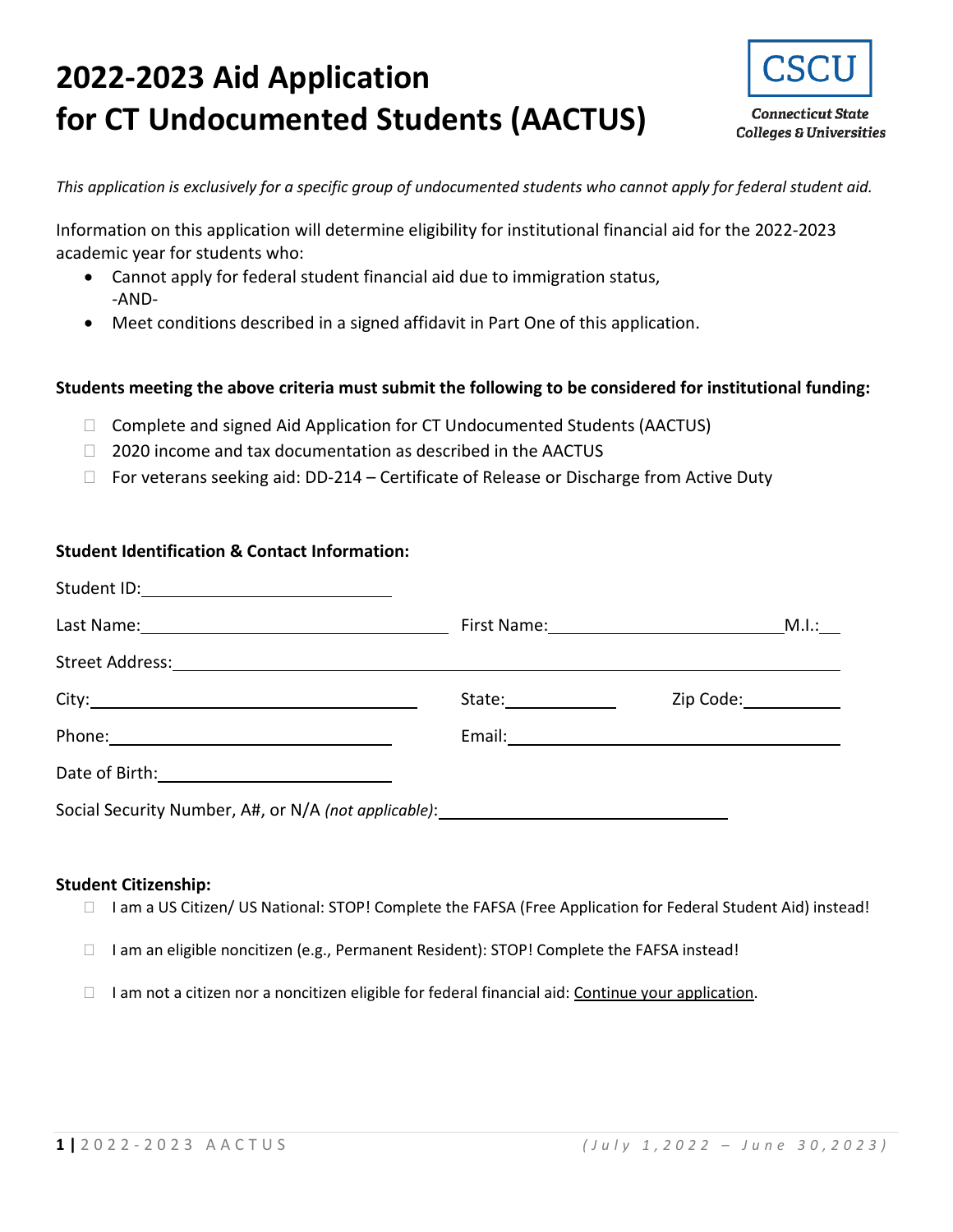#### **Notes**

- A Notary Public must witness your signature in Part One of this form. A Notary is a person specially trained to certify affidavits and signatures. The Financial Aid Office at your school can let you know the availability of free notary services at your school. Free notary services may also be available at certain banks and libraries.
- Only CT students without legal immigration status who are Veterans of the U.S. Armed Forces and who meet the conditions for in-state tuition per subsection (9) of C.G.S. § 10a-29 may apply for aid for the 2022-2023 aid year.
- CT students without legal immigration status who are NOT Veterans of the U.S. Armed Forces, but meet the conditions for in-state tuition per subsection (9) of C.G.S. § 10a-29, may apply for institutional financial aid in the 2022-2023 aid year.
- Students who may be eligible for federal student aid should fill out a FAFSA at [https://studentaid.gov/h/apply](https://studentaid.gov/h/apply-for-aid/fafsa)[for-aid/fafsa.](https://studentaid.gov/h/apply-for-aid/fafsa) The results of the FAFSA will be used to determine eligibility for federal, state, and institutional aid.
- If you have questions about which application to use, contact the financial aid office at your school.
- Institutional aid may only be granted to students who would be otherwise eligible for financial aid excepting their undocumented status. All students must show financial need, make satisfactory progress, and must be enrolled in a Title IV aid-eligible program to receive institutional aid.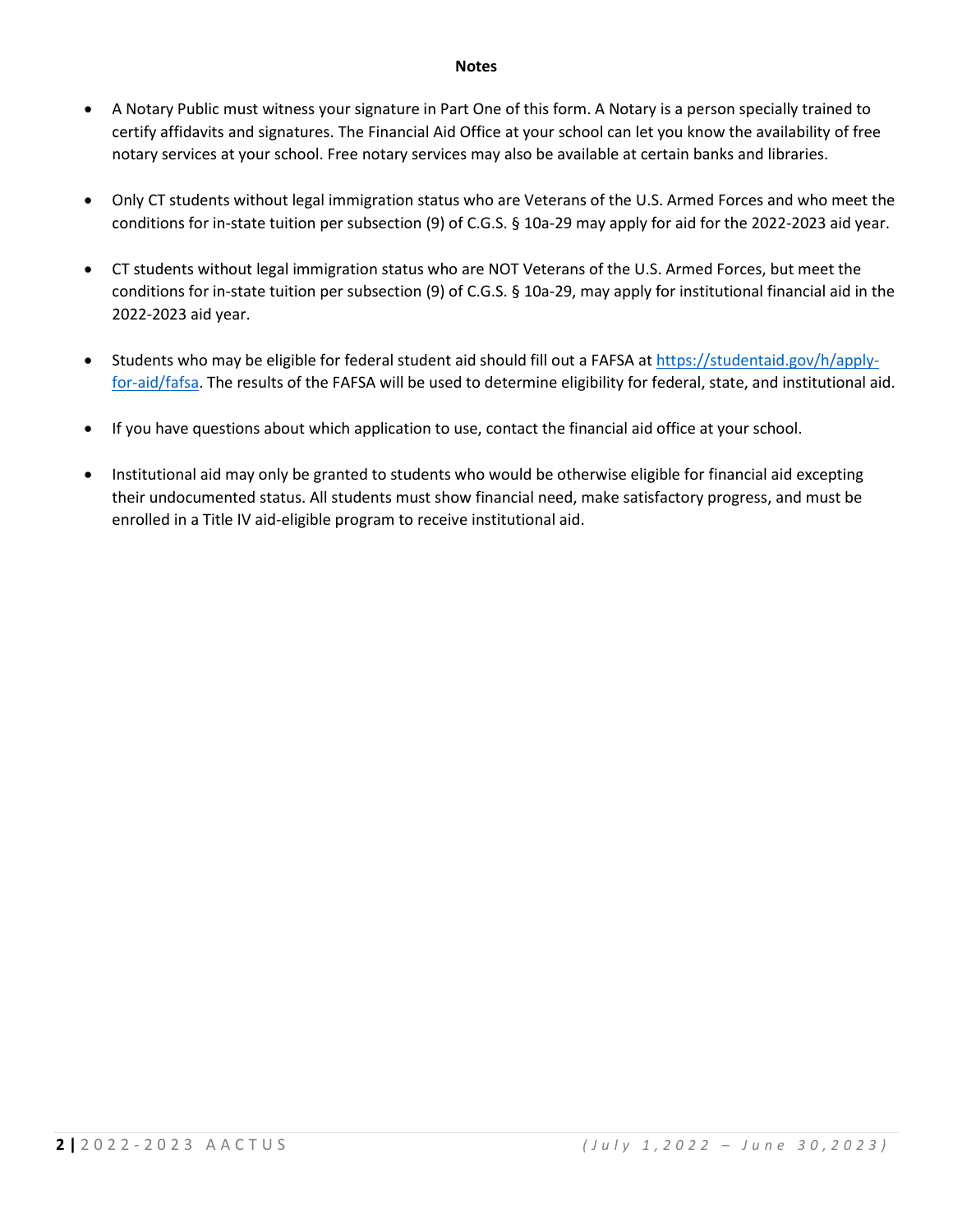Student ID:

# **Part One: Affidavit of Eligibility for CT Undocumented Students**

*All student applicants must complete this section, sign, and have this page notarized. These are the conditions under which students may apply for institutional aid using the AACTUS for the 2022-2023 school year.*

| Check the statements below if you are a Veteran student<br>applying for aid:                                                                                                                | Check the statements below if you are a student applying<br>for aid:                                                                                                                             |
|---------------------------------------------------------------------------------------------------------------------------------------------------------------------------------------------|--------------------------------------------------------------------------------------------------------------------------------------------------------------------------------------------------|
| I am a CT resident.                                                                                                                                                                         | I am a CT resident.<br>П                                                                                                                                                                         |
| I am an honorably-discharged veteran of the<br>□<br>armed forces of the United States and have<br>attached my DD-214 (Certificate of Release or<br>Discharge from Active Duty) to prove so. | I was sixteen years of age or younger when I<br>$\Box$<br>arrived in the United States and have<br>continuously resided in the U.S. since such<br>arrival.                                       |
| I was fifteen years of age or younger when I<br>П<br>arrived in the United States and have<br>continuously resided in the U.S. since such<br>arrival.                                       | I was thirty years of age or younger on June 15,<br>2012 (birthdate 6/15/1982 or later).                                                                                                         |
| I was thirty years of age or younger on June 15,<br>П<br>2012 (birthdate 6/15/1982 or later).                                                                                               | I completed high school level education in CT for<br>at least two years.                                                                                                                         |
| I completed high school level education in CT for<br>П<br>at least two years.                                                                                                               | I graduated from high school in CT, or the<br>equivalent thereof.                                                                                                                                |
| I graduated from high school in CT, or the<br>П<br>equivalent thereof.                                                                                                                      | I have not been convicted of a felony in any state<br>in the U.S.                                                                                                                                |
| I have not been convicted of a felony in any state<br>П<br>in the U.S.                                                                                                                      | I am currently without legal immigration status<br>$\mathbf{L}$<br>but have filed an application to legalize my<br>immigration status or will file such application as<br>soon as I am eligible. |
| I am currently without legal immigration status<br>□<br>but have filed an application to legalize my<br>immigration status or will file such application as<br>soon as I am eligible.       |                                                                                                                                                                                                  |

*All student applicants must sign below and have this witnessed by a Notary Public.*

By signing and dating below, I certify that all the above checked statements are accurate:

|                               | For Notary use only:                                                      | (Notary Seal) |
|-------------------------------|---------------------------------------------------------------------------|---------------|
| Student's Signature           | Subscribed and sworn before me                                            |               |
| <b>Student's Printed Name</b> | on this<br>day of                                                         | , 20          |
| Date                          | Notary Public/Commissioner of the Superior Court<br>My Commission Expires |               |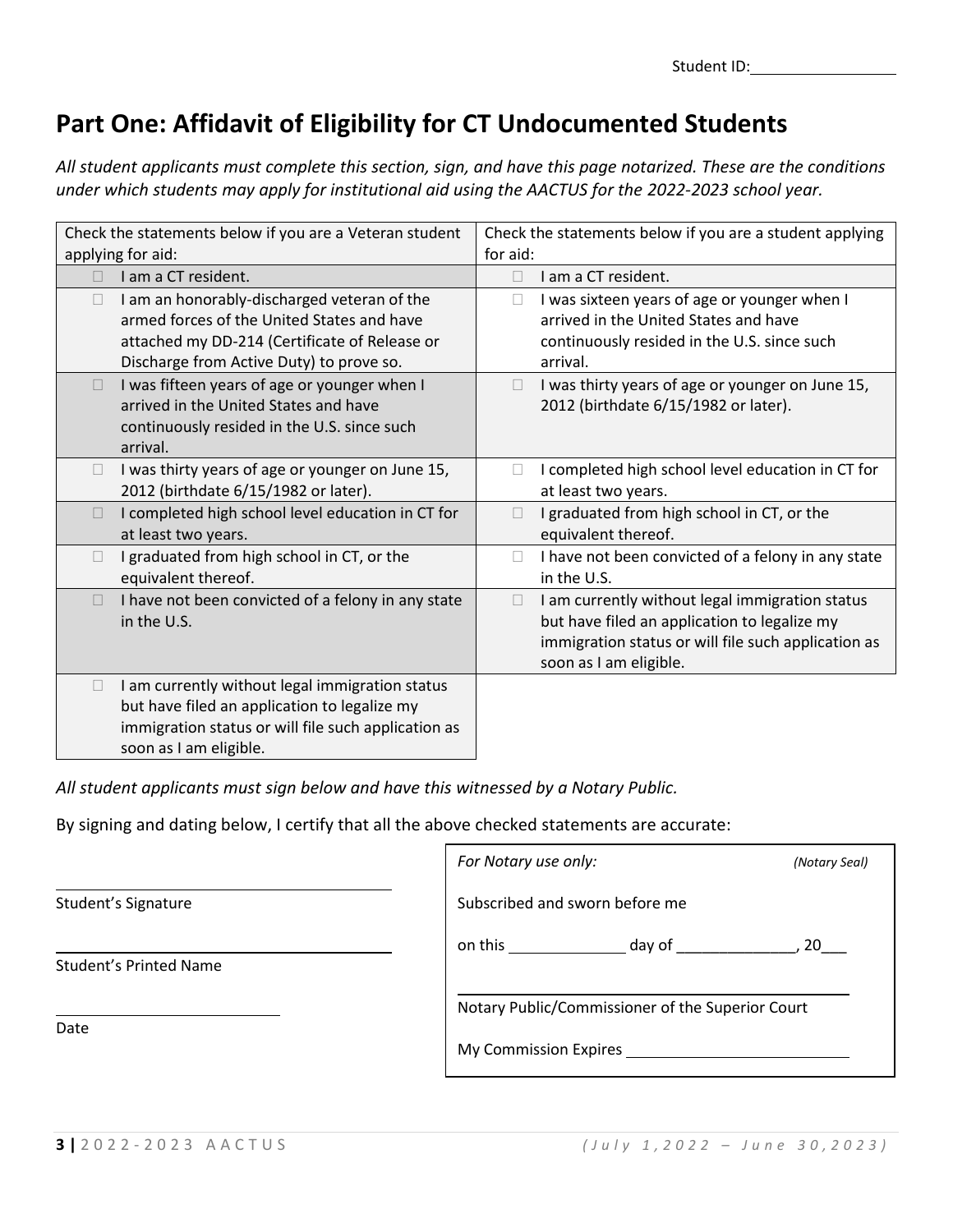# **Part Two: Student Personal Information**

| All students must complete this section.                                                                                                                                                                                                                                                                   |           |         |        |                     |                    |          |         |           |            |                  |
|------------------------------------------------------------------------------------------------------------------------------------------------------------------------------------------------------------------------------------------------------------------------------------------------------------|-----------|---------|--------|---------------------|--------------------|----------|---------|-----------|------------|------------------|
| Are you female or male? (circle one)                                                                                                                                                                                                                                                                       |           |         | Female |                     | Male               |          |         |           |            |                  |
| <b>Student Marital Status: (circle one)</b>                                                                                                                                                                                                                                                                | Single    | Married |        |                     | Divorced/Separated |          | Widowed |           |            |                  |
| <b>Student Living Arrangements: (circle one)</b>                                                                                                                                                                                                                                                           |           |         |        |                     |                    |          |         |           |            |                  |
| Off-Campus                                                                                                                                                                                                                                                                                                 | On-Campus |         |        | <b>With Parents</b> |                    | Other:   |         | (specify) |            |                  |
| <b>Dependency Questions for Student:</b>                                                                                                                                                                                                                                                                   |           |         |        |                     |                    |          |         |           |            | (circle answers) |
| Were you born before January 1, 1999?                                                                                                                                                                                                                                                                      |           |         |        |                     |                    |          |         | Yes       |            | No               |
| As of today, are you, the student, married?<br>(Answer yes if you are separated but not divorced)                                                                                                                                                                                                          |           |         |        |                     |                    |          |         | Yes       | $\prime$   | No               |
| At the beginning of the 2022-2023 school year, will you be working on a Masters or Doctorate program<br>(e.g., MA, MBA, MD, JD, PhD, EdD, Graduate-level certificate)?                                                                                                                                     |           |         |        |                     |                    |          |         | Yes       |            | No               |
| Are you currently serving on active duty in the U.S. Armed Forces for purposes other than training?                                                                                                                                                                                                        |           |         |        |                     |                    |          |         | Yes       |            | No               |
| Are you a Veteran of the U.S. Armed Forces (Army, Navy, Air Force, Marines, Coast Guard) or will you<br>be a veteran by June 30, 2023?                                                                                                                                                                     |           |         |        |                     | Yes                | $\prime$ | No      |           |            |                  |
| Do you now have, or will you have children who will receive more than half their financial support from<br>you between July 1, 2022 and June 30, 2023?                                                                                                                                                     |           |         |        |                     |                    |          |         | Yes       | $\sqrt{ }$ | No               |
| Do you have dependents (other than your children or spouse) who live with you and who will receive<br>more than half their financial support from you through June 30, 2023?                                                                                                                               |           |         |        |                     |                    |          |         | Yes $/$   |            | No               |
| At any time since you turned age 13, were both your parents deceased, were you in foster care, or<br>were you a dependent/ ward of the court?                                                                                                                                                              |           |         |        |                     |                    |          |         | Yes       | $\prime$   | No               |
| As determined by a court, are you or were you an emancipated minor?                                                                                                                                                                                                                                        |           |         |        |                     |                    |          |         | Yes       | $\sqrt{ }$ | <b>No</b>        |
| Does someone other than your parent or stepparent have legal guardianship of you, as determined by<br>a court in your state of legal residence?                                                                                                                                                            |           |         |        |                     |                    |          |         | Yes       | $\prime$   | No               |
| At any time on or after July 1, 2021, did your high school or school district homeless liaison determine<br>that you were an unaccompanied youth who was homeless -or- were self-supporting and at risk?                                                                                                   |           |         |        |                     |                    |          |         | Yes       |            | No               |
| At any time on or after July 1, 2021, did the director of an emergency shelter or transitional housing<br>program funded by the U.S. Department of Housing and Urban Development determine that you were<br>an unaccompanied youth who was homeless -or- were self-supporting and at risk of homelessness? |           |         |        |                     |                    |          |         | Yes       |            | No               |
| At any time on or after July 1, 2021, did the director of a runaway or homeless youth basic center or<br>transitional living program determine that you were an unaccompanied youth who was homeless or<br>were self-supporting and at risk of being homeless?                                             |           |         |        |                     |                    |          |         | Yes       |            | No               |

*If you answered "yes" to any of the above questions, skip to Part Five. You are considered Independent for financial aid purposes and should not fill out parent information sections. Complete Parts Five, Six, Seven, and Eight.*

*If you answered "no" to all of the above questions, continue on the next page. You are considered a Dependent student for financial aid purposes and must report parent information. Complete Parts Three, Four, Six, Seven and Eight.*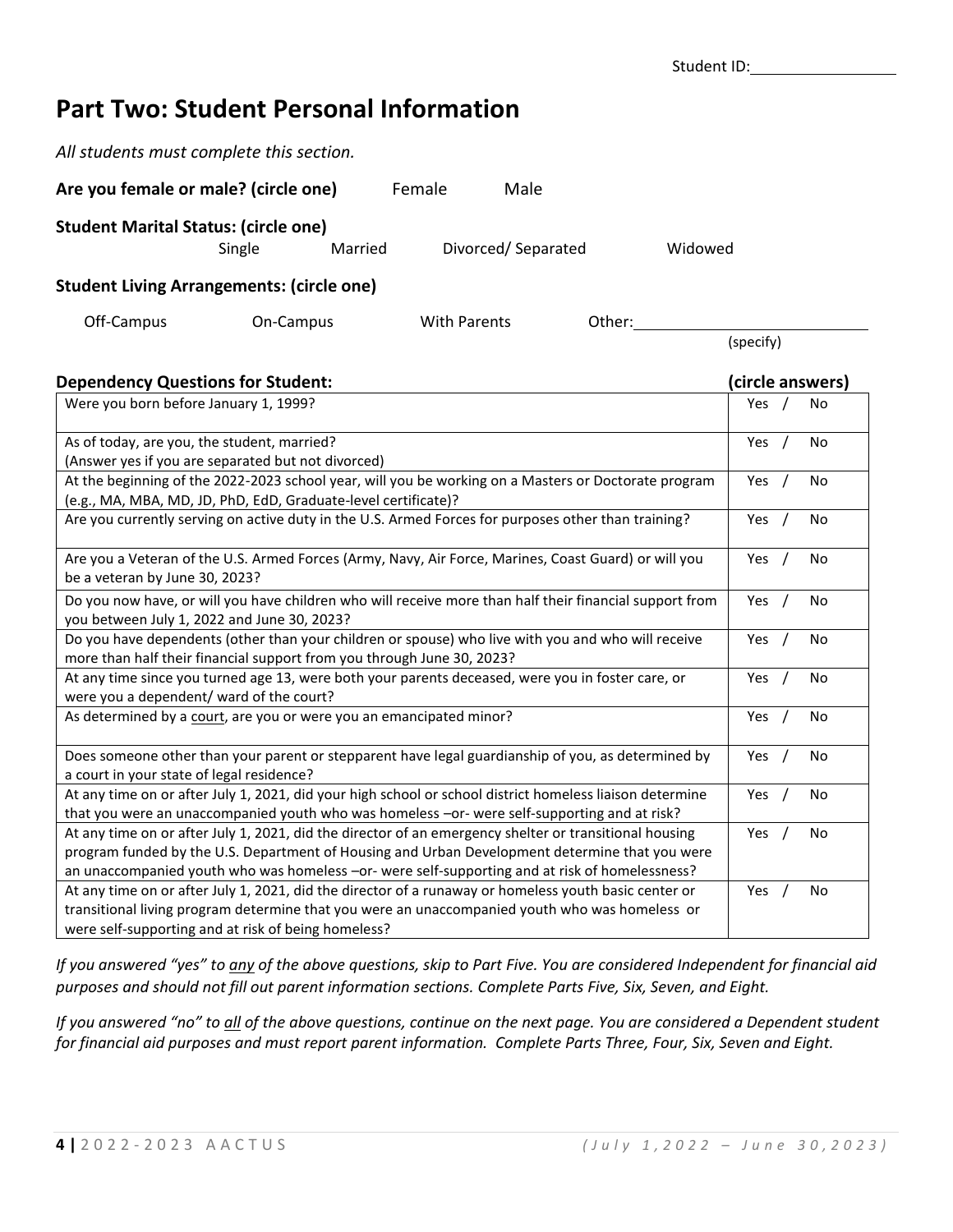| Student ID: |  |
|-------------|--|
|-------------|--|

# **Part Three: Parent Personal and Household Information** (if applicable)

*IMPORTANT: This section must be completed when students are considered Dependent for financial aid purposes. Do not fill out Parts Three and Four if the student answered "yes" to any of the Dependency Questions in Part Two. If you have questions about whether or not to include parent information, contact the Financial Aid Office at your school.*

### **Parents' Marital Status: (circle one)**

| Single |                                       |                                                                                                                                                                                                                                | Married Divorced/Separated* Unmarried & biological/adoptive<br>parents living together                                   | Widowed |
|--------|---------------------------------------|--------------------------------------------------------------------------------------------------------------------------------------------------------------------------------------------------------------------------------|--------------------------------------------------------------------------------------------------------------------------|---------|
|        |                                       |                                                                                                                                                                                                                                | *If student's parents are separated/divorced, complete this section about the parent with whom the student resides more. |         |
|        | <b>Parent 1 Personal Information:</b> |                                                                                                                                                                                                                                |                                                                                                                          |         |
|        |                                       | Last Name: 1988 and 2008 and 2008 and 2008 and 2008 and 2008 and 2008 and 2008 and 2008 and 2008 and 2008 and 2008 and 2008 and 2008 and 2008 and 2008 and 2008 and 2008 and 2008 and 2008 and 2008 and 2008 and 2008 and 2008 | First Initial: 1997                                                                                                      |         |
|        |                                       |                                                                                                                                                                                                                                | Address State: 1986                                                                                                      |         |
|        |                                       |                                                                                                                                                                                                                                |                                                                                                                          |         |
|        | Parent 2 (can be stepparent):         |                                                                                                                                                                                                                                |                                                                                                                          |         |
|        |                                       |                                                                                                                                                                                                                                | First Initial: 1997                                                                                                      |         |
|        |                                       |                                                                                                                                                                                                                                | Address State:                                                                                                           |         |
|        |                                       |                                                                                                                                                                                                                                |                                                                                                                          |         |

### **Parent(s)' Household information:**

### **In the table on the following page, list the people in the student's parent(s)' household.** Include:

- Student (list first)
- Parent(s) (including a stepparent) even if the student does not live with the parents.
- Parent(s)' other children if the parent(s) will:
	- Provide more than half of their support from July 1, 2022 through June 30, 2023 –**OR**-
	- Children who could not answer "yes" to any of the Dependency questions in Part Two.
	- Include children who meet either of these standards, even if they do not live with parent(s).
- Other people if they now live with the parent(s) and the parent(s) provide more than half of their support and will continue to provide more than half of their support through June 30, 2023.

**College Information:** Indicate if any household member is, or will be, enrolled at least half time (6 credits or more) in a degree, diploma, or certificate program at an eligible postsecondary educational institution any time between July 1, 2022 and June 30, 2023.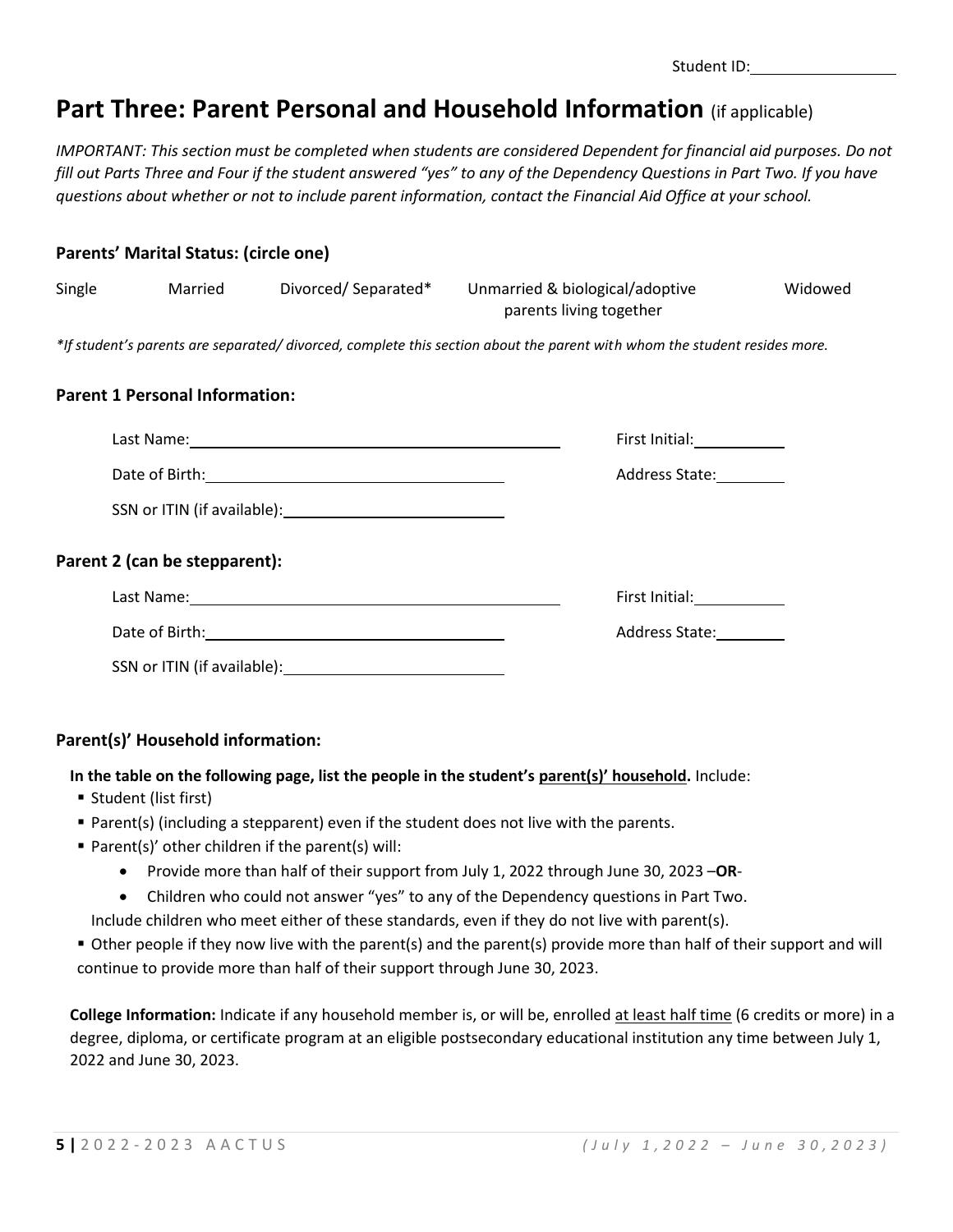Student ID:

# **Part Three: Parent Personal and Household Information (continued)**

*IMPORTANT: This section must be completed when students are considered Dependent for financial aid purposes. Do not fill out Parts Three and Four if the student answered "yes" to any of the Dependency Questions in Part Two. If you have questions about whether or not to include parent information, contact the Financial Aid Office at your school.*

**Dependent Students:** Complete the following table to include all people in your parent(s)' household. Refer to the instructions on the previous page.

| <b>Name</b>           | Age | <b>Relationship to Student</b> | Will be Enrolled at Least   |
|-----------------------|-----|--------------------------------|-----------------------------|
|                       |     |                                | <b>Half Time in College</b> |
| Missy Jones (example) | 18  | Mother                         | $\omega$<br>Yes             |
|                       |     | Self (student)                 | <b>No</b><br>Yes            |
|                       |     |                                | Yes<br><b>No</b>            |
|                       |     |                                | Yes<br><b>No</b>            |
|                       |     |                                | Yes<br><b>No</b>            |
|                       |     |                                | Yes<br><b>No</b>            |
|                       |     |                                | <b>No</b><br>Yes            |

*Additional documentation may be required.*

*If more space is needed, include an additional page with the student's name and Student ID # at the top.*

**Dependent Students:** Check if anyone in your parents' household received benefits from any of the state/ federal programs below in 2020 or 2021. Check all programs that apply. Answering this question will not reduce your aid eligibility.

| Free or Reduced Price School Lunch                                               | <b>Temporary Assistance for Needy Families</b><br>(TANF) |
|----------------------------------------------------------------------------------|----------------------------------------------------------|
| Special Supplemental Nutrition Program<br>for Women, Infants, and Children (WIC) | <b>Medicaid or Supplemental Security</b><br>Income (SSI) |
| <b>Supplemental Nutrition Assistance</b><br>Program (SNAP)                       |                                                          |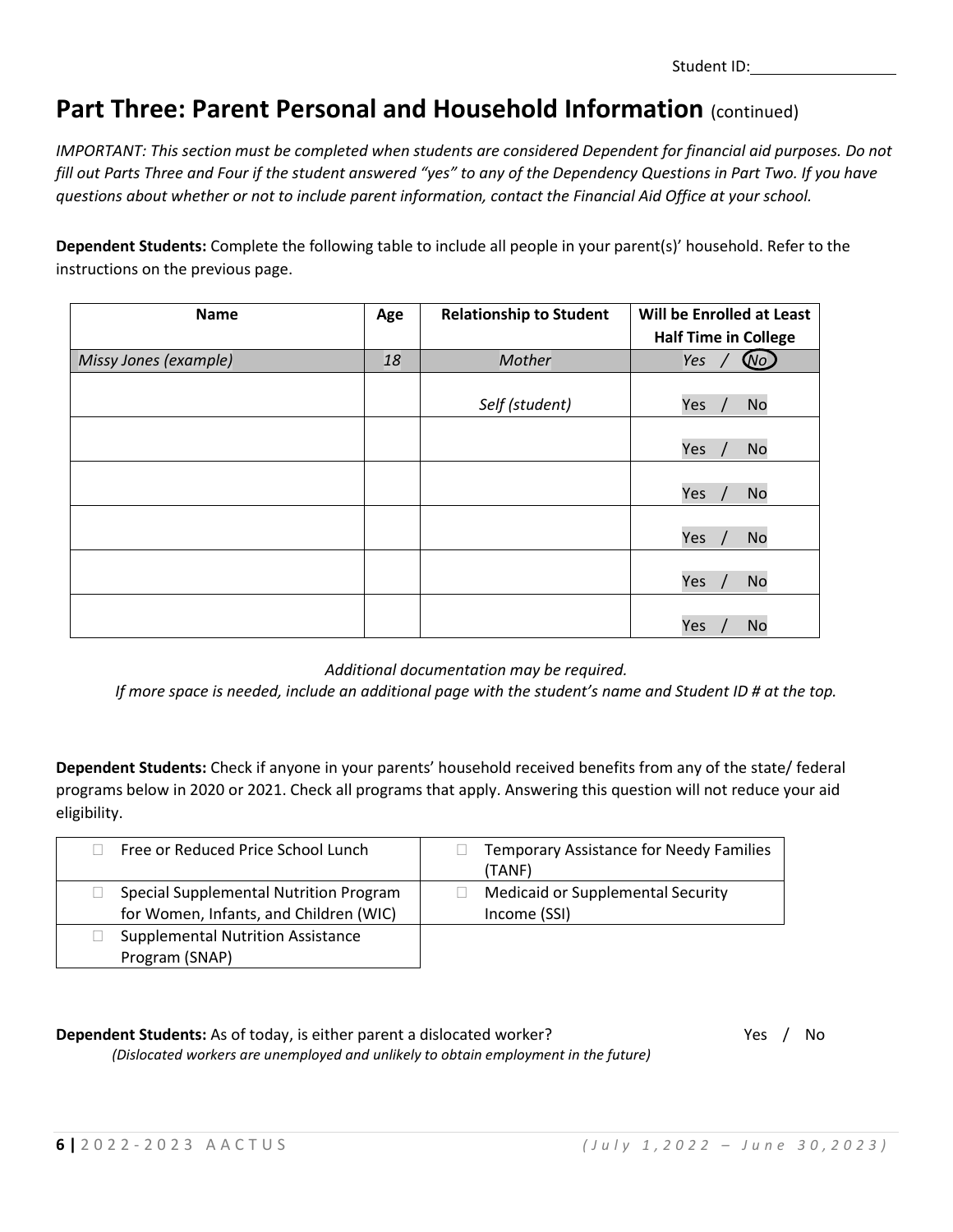# **Part Four: Parent Financial Information** (if applicable)

*IMPORTANT: This section must be completed by students considered Dependent for financial aid purposes. Do not fill out Parts Three and Four if the student answered "yes" to any of the Dependency Questions in Part Two. If you have questions about whether or not to include parent information, contact the Financial Aid Office at your school.*

### **Dependent Students' Parent Income Information:**

**Dependent Students:** Please report the amount your parent(s) earned from working in 2020.

|                                    | Parent 1 | Parent 2 (may be stepparent) |
|------------------------------------|----------|------------------------------|
|                                    |          |                              |
| <b>Total 2020 Income from Work</b> |          |                              |

**Dependent Students:** For the tax year 2020, have your parents completed their IRS income tax return or another tax return? (Check one box below and include supporting documentation. *Go to [https://www.irs.gov/individuals/get](https://www.irs.gov/individuals/get-transcript)[transcript](https://www.irs.gov/individuals/get-transcript) to obtain an IRS Tax Return Transcript or Verification of Non-filing Letter.*)

- **Yes** My parents have already filed their 2020 tax return.
	- o I am including a signed copy of my parents' **2020 Federal Tax Return –or– 2020 IRS Tax Return Transcript** or other official documentation.
- **No** My parents are not going to file a 2020 tax return, and are not required to file a 2020 tax return, so I am completing the section below:
	- o Do parents have **2020 IRS W-2 forms**? (circle answer) Yes / No
		- If IRS forms W-2 or 1099 exist, I am including a copies of those forms.
	- o If my parents have an SSN or ITIN, I am also including my parents' **2020 Verification of Non-filing Letter**.

*Note: Applicants whose parents are required to file an income tax return (i.e., have earnings above the filing threshold) must demonstrate that they did file in order to complete the AACTUS.*

**Dependent Students:** If your parents had untaxed income that was not reported in the boxes above, complete the section below.

| Type of Untaxed Income (e.g., child support received)                          | 2020 Amount |
|--------------------------------------------------------------------------------|-------------|
| Payments to tax-deferred pension and retirement savings plans paid directly or |             |
| withheld from earnings (includes 401k, 403b, IRA deductions, and payments to   |             |
| SEP, SIMPLE, Keogh and other qualified plans)                                  |             |
| Child support received                                                         |             |
|                                                                                |             |
| Tax exempt interest income                                                     |             |
|                                                                                |             |
| Untaxed IRA distributions and pensions                                         |             |
|                                                                                |             |
| Housing, food, and living allowances paid to parents who are in the military,  |             |
| clergy, and other professions                                                  |             |
| Veterans non-educational benefits                                              |             |
|                                                                                |             |
| Other untaxed income (includes workers compensation and disability benefits)   |             |
|                                                                                |             |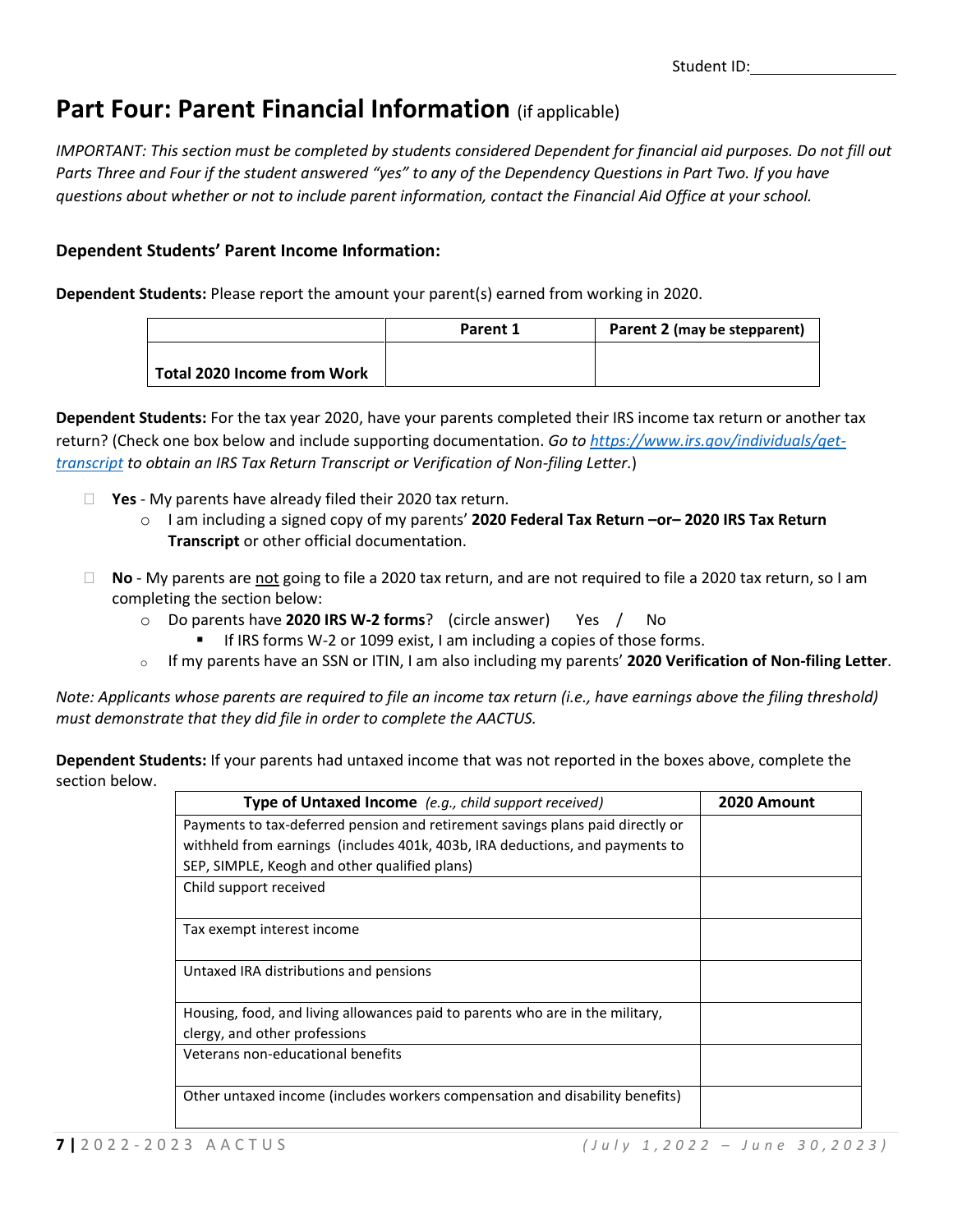# Part Four: Parent Financial Information (continued)

*IMPORTANT: This section must be completed by students considered Dependent for financial aid purposes. Do not fill out Parts Three and Four if the student answered "yes" to any of the Dependency Questions in Part Two. If you have questions about whether or not to include parent information, contact the Financial Aid Office at your school.*

**Dependent Students:** If your parents had any of the following income, complete the section below:

| Type                                                                    | 2020 Amount |
|-------------------------------------------------------------------------|-------------|
| Child Support paid by parent per divorce, separation, or other legal    |             |
| requirement (ONLY for children not living in the parents' household)    |             |
| Taxable combat pay or special combat pay                                |             |
|                                                                         |             |
| Taxable scholarships & grants received by the parent(s) and reported to |             |
| the IRS as income (parents were students to receive these funds)        |             |
| Parent(s)' taxable earnings from need-based employment programs,        |             |
| need-based fellowships/assistantships, and co-op education programs     |             |
| (parents were students to receive these funds)                          |             |

### **Dependent Students' Parent Asset Information:**

As of today, indicate your parent(s)' financial assets in the section below:

| <b>Type of Parent Asset</b>                                                                                                                                         | <b>Today's Value</b> |
|---------------------------------------------------------------------------------------------------------------------------------------------------------------------|----------------------|
| Parent(s)' total cash, savings, and checking account balances                                                                                                       |                      |
| Total net worth of parent(s)' investments, including real estate<br>(not including the home in which your parents live)                                             |                      |
| Total net worth of parent(s)' businesses and investment farms<br>(not including family farm/ family business with 100 or fewer employees -<br>full-time equivalent) |                      |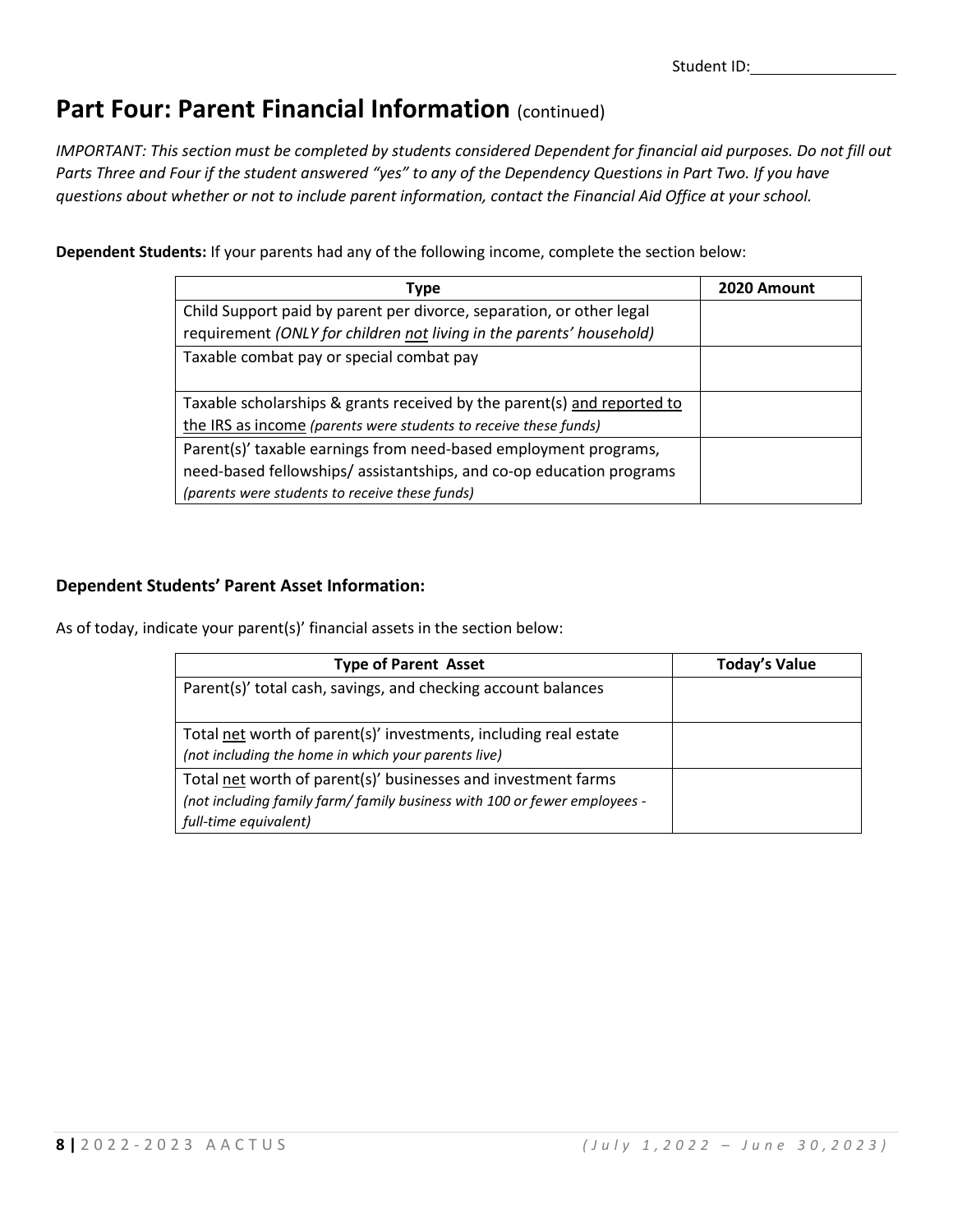# **Part Five: Independent Student Household Information**

*Important: Complete Part Five if the student answered "yes" to any of the Dependency questions in Part Two and therefore are considered Independent for financial aid purposes.*

*Do NOT complete this section if the student is considered Dependent for financial aid purposes and submitted parent information in Parts Three and Four of this application.*

### **Independent Student's Household information:**

**In the table below, list the people in the student's household.** Include:

- Student (list first)
- **Student's spouse, if married.**
- Student's or spouse's children if the student or spouse will provide more than half of their support from July 1,

2022 through June 30, 2023, even if the child does not live with the student.

 Other people if they now live with the student, and the student or spouse provide more than half of their support, and will continue to provide more than half of their support through June 30, 2023.

**College Information:** Indicate if any household member is, or will be, enrolled at least half time (6 credits or more) in a degree, diploma, or certificate program at an eligible postsecondary educational institution any time between July 1, 2022 and June 30, 2023.

| <b>Name</b>            | Age | <b>Relationship to Student</b> | Will be Enrolled at Least<br><b>Half Time in College</b> |
|------------------------|-----|--------------------------------|----------------------------------------------------------|
| Markie Jones (example) | 3   | son                            | Yes<br>$(\mathsf{No})$                                   |
|                        |     | Self (student)                 | Yes<br><b>No</b>                                         |
|                        |     |                                | Yes<br><b>No</b>                                         |
|                        |     |                                | Yes<br><b>No</b>                                         |
|                        |     |                                | Yes<br><b>No</b>                                         |
|                        |     |                                | Yes<br><b>No</b>                                         |
|                        |     |                                | <b>No</b><br>Yes                                         |

*Additional documentation may be required.*

*If more space is needed, include an additional page with the student's name and Student ID # at the top.*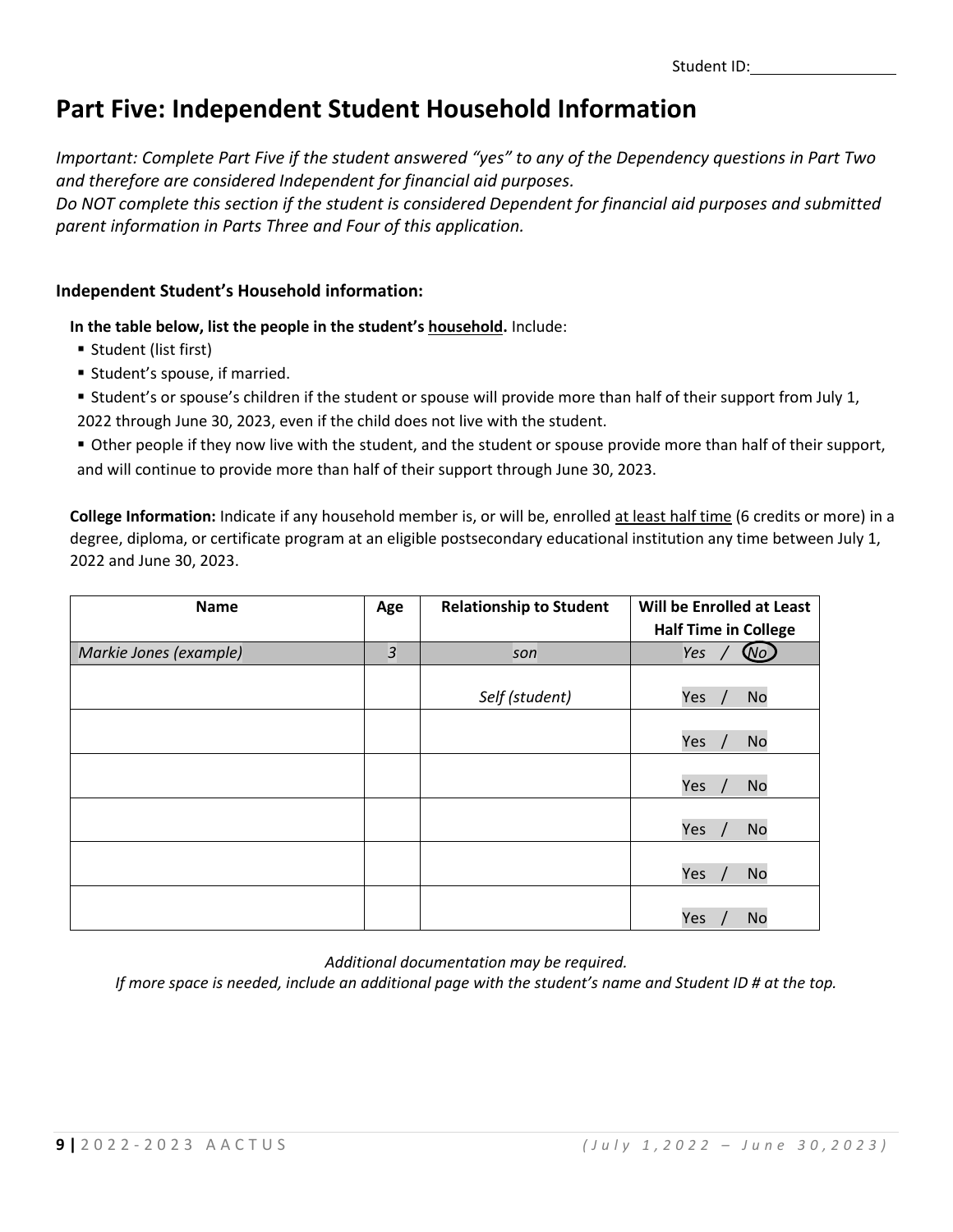# Part Five: Independent Student Household Information (continued)

*Important: Complete Part Five if the student answered "yes" to any of the Dependency questions in Part Two and therefore are considered Independent for financial aid purposes.*

*Do NOT complete this section if the student is considered Dependent for financial aid purposes and submitted parent information in Parts Three and Four of this application.*

**Independent Students:** Check if anyone in your household received benefits from any of the state/ federal programs below in 2020 or 2021. Check all programs that apply. Answering this question will not reduce your aid eligibility.

| Free or Reduced Price School Lunch                                               | <b>Temporary Assistance for Needy Families</b><br>(TANF) |
|----------------------------------------------------------------------------------|----------------------------------------------------------|
| Special Supplemental Nutrition Program<br>for Women, Infants, and Children (WIC) | <b>Medicaid or Supplemental Security</b><br>Income (SSI) |
| <b>Supplemental Nutrition Assistance</b><br>Program (SNAP)                       |                                                          |

**Independent Students:** As of today, are you (or your spouse) a dislocated worker? Yes / No *(Dislocated workers are unemployed and unlikely to obtain employment in the future)*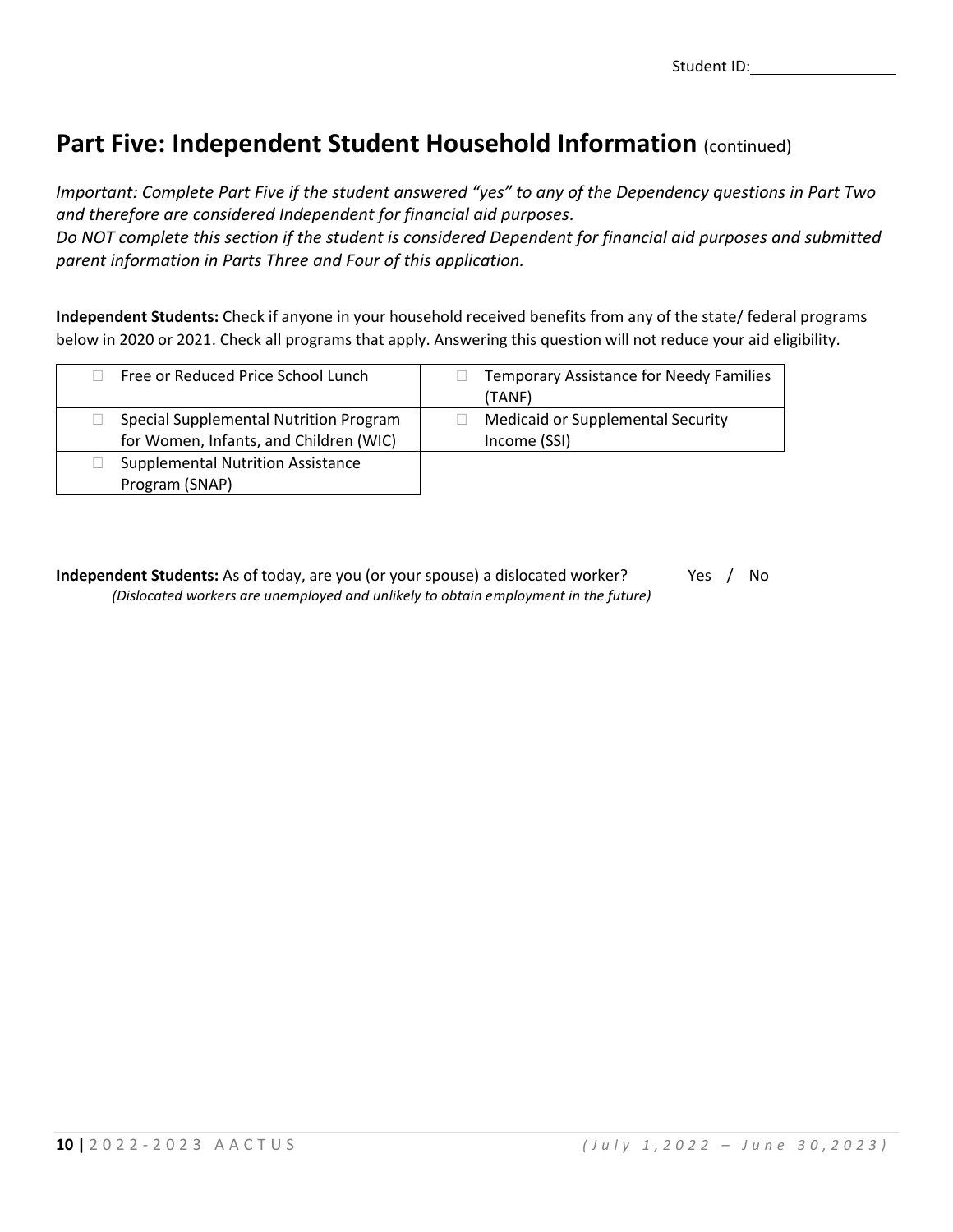### **Part Six: Student Educational History and Plans**

*All students must complete this section.*

### **About High School:**

What will your high school completion status be when you begin college in the 2022-2023 school year?

| High school diploma                         | Homeschooled     |  |  |
|---------------------------------------------|------------------|--|--|
| <b>GED</b> certificate                      | Other (specify): |  |  |
| None of the above                           |                  |  |  |
| From which CT High School did you graduate? |                  |  |  |

| City of High School:                 | State: |
|--------------------------------------|--------|
| Dates of attendance at above school: |        |

### **About College/University:**

What will your grade level be when you begin the 2022-2023 school year? (check one below)

| Undergraduate = Associates, Bachelors, and | Graduate = Masters, Doctorate, and other post- |
|--------------------------------------------|------------------------------------------------|
| many certificate programs                  | baccalaureate programs                         |
| First year, never attended college before  | First year Graduate/ Professional              |
| First year, attended college before        | Continuing Graduate/ Professional              |
| Second year undergraduate                  |                                                |
| Third year undergraduate                   |                                                |
| Fourth year undergraduate                  |                                                |
| Fifth year undergraduate                   |                                                |

What degree or certificate will you be working on when you begin the 2022-2023 school year? (check one below)

| Certificate or Diploma program | First Bachelor's Degree       |
|--------------------------------|-------------------------------|
| <b>Associates Degree</b>       | Second Bachelor's Degree      |
|                                | Graduate/ Professional Degree |
| Undecided                      | Other (specify):              |

Will you already have your first bachelor's degree before you begin the 2022-2023 school year? Yes /No

Are you making Satisfactory Academic Progress? Yes / No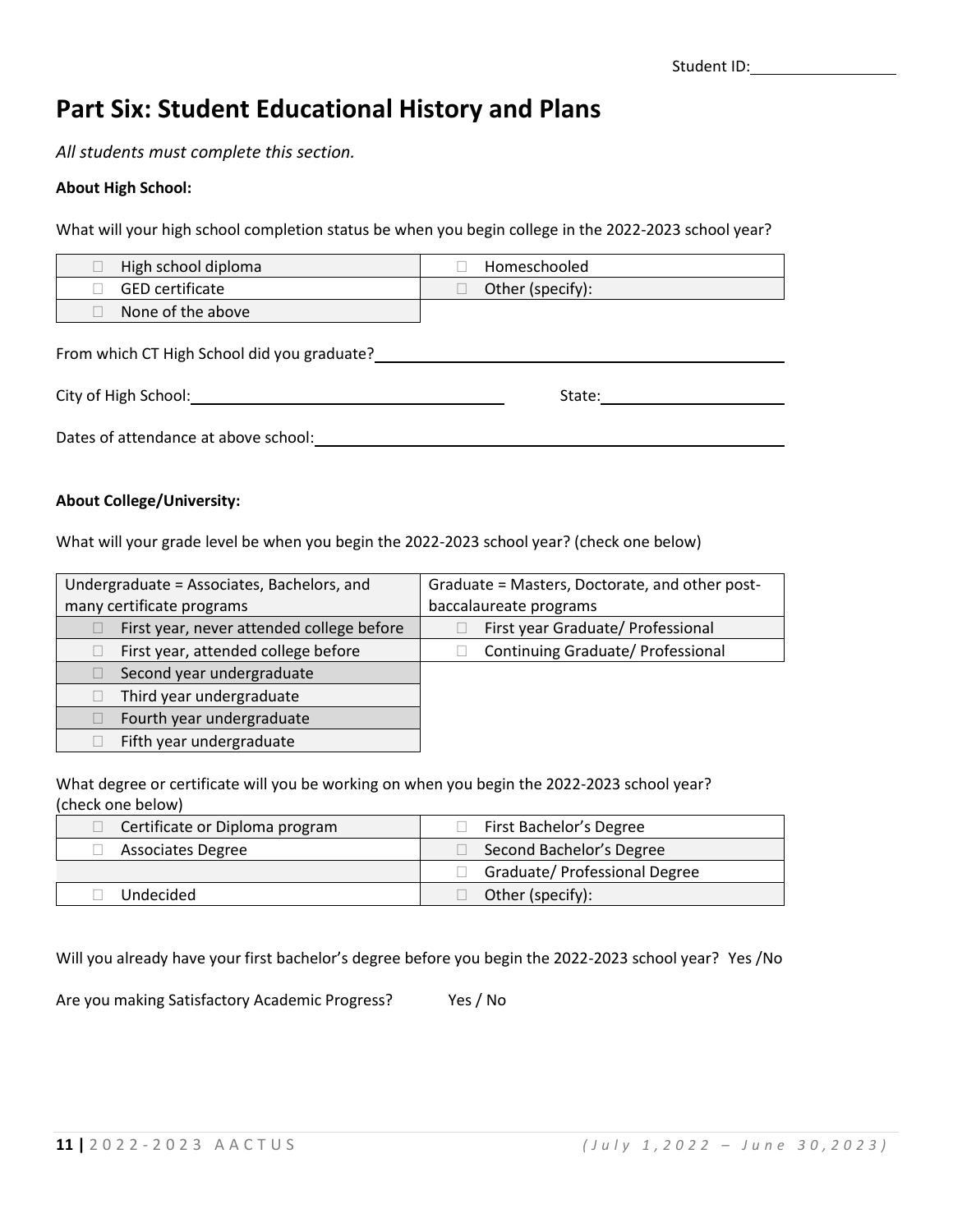# **Part Seven: Student Financial Information**

*All students must complete this section.*

### **Student Income Information:**

**All Students:** Please report the amount you (and your spouse, if married) earned from working in 2020:

|                             | <b>Student</b> | Spouse (if student is married) |
|-----------------------------|----------------|--------------------------------|
|                             |                |                                |
| Total 2020 Income from Work |                |                                |

**All Students:** For the tax year 2020, have you, the student (and spouse if married), completed an IRS income tax return or another tax return? (Check one box below and include supporting documentation. *Go to* 

*<https://www.irs.gov/individuals/get-transcript> to obtain an IRS Tax Return Transcript or Verification of Non-filing Letter.*)

- $\Box$  Yes I (and my spouse, if married) have already filed a 2020 tax return.
	- o I am including a signed copy of my **2020 Federal Tax Return –or– 2020 IRS Tax Return Transcript** (and my spouse's, if I am married) or other official documentation.
- $\Box$  No I (and my spouse if I am married) am not going to file and am not required to file a 2020 tax return.
	- o Do you (and/or your spouse, if married) have **2020 IRS W-2 forms**? (circle answer) Yes / No If IRS forms W-2 or 1099 exist, I am including a copies of those forms.
	- $\circ$  If I am an Independent student, and I (or my spouse) have an SSN or ITIN, I am also including my/our **2020 Verification of Non-filing Letter**.

*Note: Applicants who are required to file an income tax return (i.e., have earnings above the filing threshold) must file in order to complete the AACTUS.*

**All Students:** If you (and your spouse, if married) had "untaxed income" in 2020 that was not reported in the boxes above, complete the section below.

| Type of Untaxed Income (e.g., child support received)                                                          | 2020 Amount |
|----------------------------------------------------------------------------------------------------------------|-------------|
| Money received or bills paid on your behalf by another person (not including your                              |             |
| parents if you are considered Dependent for financial aid purposes)                                            |             |
| Payments to tax-deferred pension and retirement savings plans paid directly or                                 |             |
| withheld from earnings (includes 401k, 403b, IRA deductions, and payments to SEP,                              |             |
| SIMPLE, Keogh and other qualified plans)                                                                       |             |
| Child support received                                                                                         |             |
| Tax exempt interest income                                                                                     |             |
| Untaxed IRA distributions and pensions                                                                         |             |
| Housing, food, and living allowances paid to parents who are in the military, clergy,<br>and other professions |             |
| Veterans non-educational benefits                                                                              |             |
| Other untaxed income (includes workers compensation and disability benefits)                                   |             |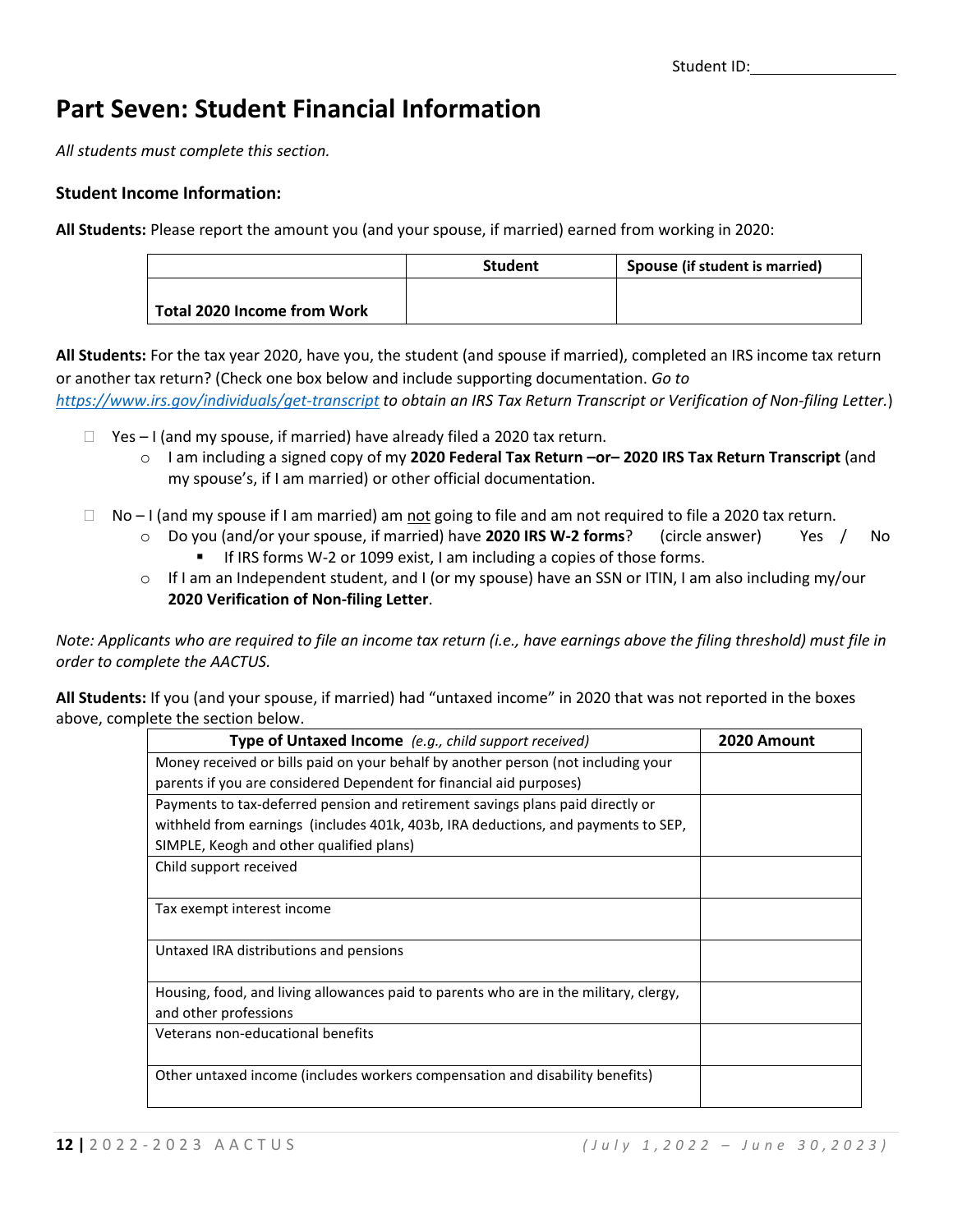# Part Seven: Student Financial Information (continued)

*All students must complete this section.*

**All Students:** If you (or your spouse, if married) had any of the following in 2020, complete the section below:

| Type                                                                  | 2020 Amount |
|-----------------------------------------------------------------------|-------------|
| Child Support paid by parent per divorce, separation, or other legal  |             |
| requirement (ONLY for children not living in the student's household) |             |
| Taxable combat pay or special combat pay                              |             |
|                                                                       |             |
| Taxable scholarships & grants received by the student (and spouse, if |             |
| married) and reported to the IRS as income                            |             |
| Student (and spouse's) taxable earnings from need-based employment    |             |
| programs, need-based fellowships/assistantships, and co-op education  |             |
| programs                                                              |             |

### **Student's Asset Information:**

**All Students:** As of today, indicate your financial assets (and your spouse's, if married) in the section below:

| <b>Type of Student Asset</b>                                           | <b>Today's Value</b> |
|------------------------------------------------------------------------|----------------------|
| Student's (and spouse's, if married) total cash, savings, and checking |                      |
| account balances                                                       |                      |
| Total net worth of student's (and spouse's, if married) investments,   |                      |
| including real estate (not including the home in which you live)       |                      |
| Total net worth of student's (and spouse's, if married) businesses     |                      |
| and investment farms (not including family farm/ family business with  |                      |
| 100 or fewer employees - full-time equivalent)                         |                      |